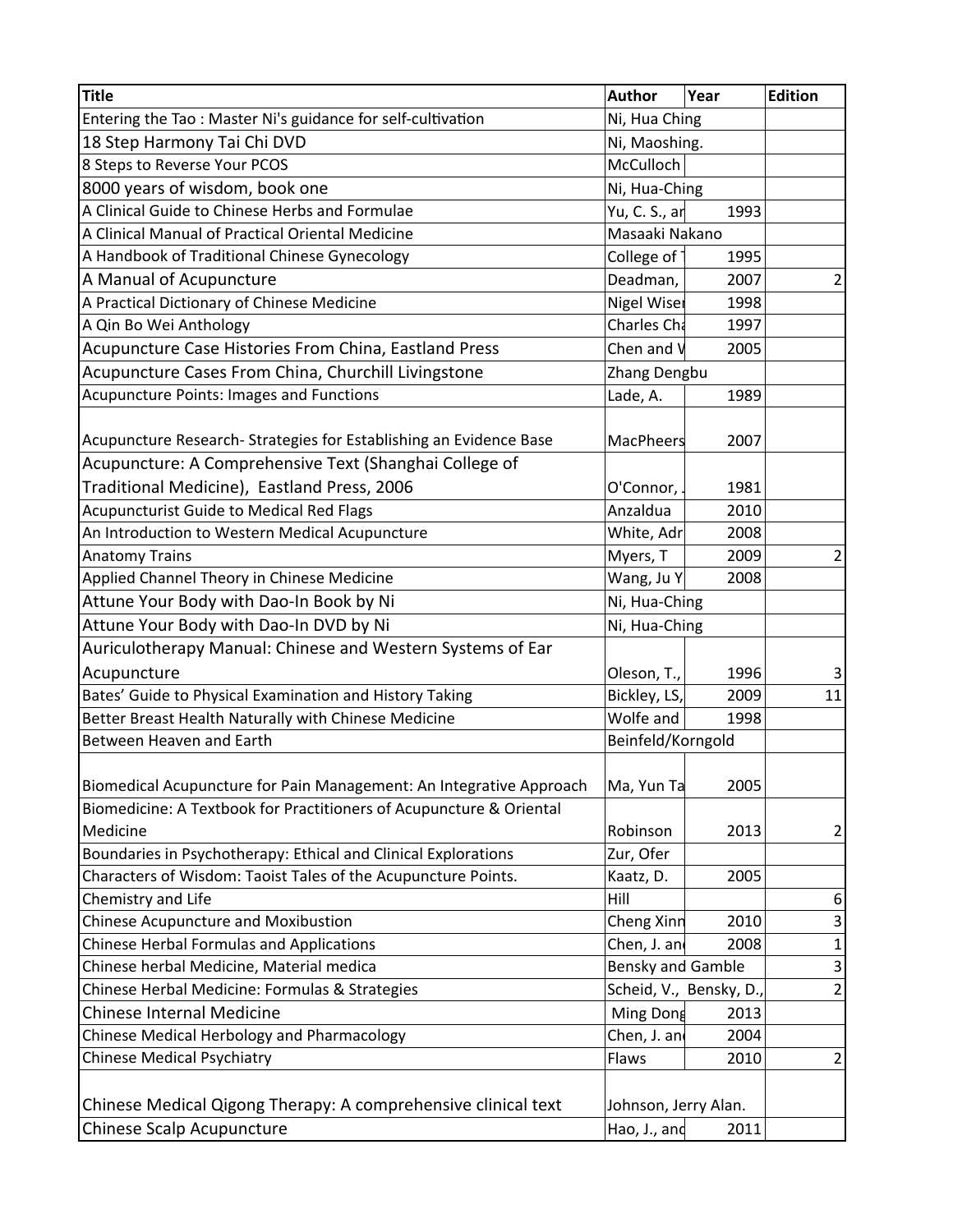| <b>Title</b>                                                             | Author                        | Year                   | <b>Edition</b> |
|--------------------------------------------------------------------------|-------------------------------|------------------------|----------------|
| Clean needle Technique Manual for Acupuncturist, National                |                               |                        |                |
| <b>Acupuncture Foundation</b>                                            |                               |                        | 7              |
| <b>Clinical Manual of Oriental Medicine</b>                              | Lotus Inst.                   | 2016                   | 3              |
| Clinically Oriented Anatomy, 6th Edition                                 | Moore, K, I                   | 2009                   |                |
| Common Laboratory Tests used by TCM Practioners                          | Captain                       | 2014 n/a               |                |
| <b>Concise Traditional Chinese Gynecology</b>                            | Nanjing Co                    | 1988                   |                |
| <b>Current Medical Diagnosis and Treatment</b>                           | Maxine Par                    | 2019                   | 58             |
| <b>CURRENT Obstetric &amp; Gynecologic Diagnosis &amp; Treatment</b>     | DeCherney                     | 2012                   | 11             |
| Diagnosis in Chinese Medicine                                            |                               | Giovanni Maciocia, Chi | $\overline{2}$ |
| Disease and Medicine in World History                                    | <b>Sheldon Watts</b>          |                        |                |
| Dragon Rises, Red Bird Flies                                             | Hammer, Leon                  |                        |                |
| Dui Yao: The Art of Combining Chinese Medicinals                         | Sionneau, P                   | 1997                   |                |
| <b>Essentials of Chinese Acupuncture</b>                                 | Beijing, Sha                  | 1980                   |                |
| Fast Track to TCM Chinese: A Language Primer,                            | Zhang, Hele                   | 2011                   |                |
|                                                                          |                               |                        |                |
| Fire in the Valley - The TCM Diagnosis and Treatment of Vaginal Diseases | Flaws                         |                        |                |
| <b>Five Spirits</b>                                                      | Dechar                        |                        |                |
| Fluid Physiology and Pathology                                           | Clavey                        |                        |                |
| Foundations for Integrative Musculoskeletal Medicine                     | Marcus                        | 2005                   | $\mathbf{1}$   |
| Foundations of Chinese Medicine                                          | Maciocia                      | 2015                   | 3              |
| Fulfilling the Essence - A Handbook of Traditional and Contemporary      |                               |                        |                |
| <b>Chinese Treatments for Female Infertility</b>                         | Flaws                         |                        |                |
| <b>Fundamentals of Chinese Acupuncture</b>                               | Ellis, A. & V                 | 1991                   |                |
| Grasping the Wind                                                        | Ellis, A. & V                 | 1989                   |                |
| Handbook of Chinese Herbs                                                | Him-Che Yeung                 |                        |                |
| Handbook of Chinese Herbs and Formulas                                   | Yeug Him-Che                  |                        | $\overline{2}$ |
| <b>Handbook of Oriental Medicine</b>                                     | Kim                           |                        | 5              |
| Harrison's Principles of Internal Medicine                               | Anthony S                     | 2008                   | 17             |
| Heart Master, Triple Heater                                              | Larre and Rochat de la Vallee |                        |                |
| Hole's Human Anatomy and Physiology                                      | Shier                         |                        | 12             |
| I Ching The Book of Changes: And the Unchanging Truth                    | Hua-Ching Ni                  |                        | $\overline{2}$ |
| Inside out and Outside In: Psychodynamic Clinical Theory and             |                               |                        |                |
| Psychopathology in Contemporary Multicultural Contexts                   |                               | Joan Berzoff, Laura Me | $\overline{2}$ |
| Insights of a Senior Acupuncturist                                       | Miriam Lee                    |                        |                |
| <b>Integrated Pharmacology</b>                                           | Sperber                       |                        | $\overline{2}$ |
| <b>INTEGRATIVE MEDICINE</b>                                              | David Rake                    | 2018                   | 4              |
| <b>Internal Medicine</b>                                                 | Anshen Shi                    | 2011                   | $\overline{2}$ |
| Lectures on Tung's acupuncture : points study.                           | Dr. Wei-Ch                    | 2008                   |                |
| Ling Shu (Spiritual Pivot/Divine Axis)                                   | Huang Di and Qi Bo, various   |                        |                |
| Master Tong's Acupuncture                                                | Miriam Lee                    | 1998                   |                |
| Medical Acupuncture: A Western Scientific Approach                       | White, Adr                    | 2016                   |                |
| Medicine in China                                                        | Paul Unschuld                 |                        |                |
| <b>Merck Manual Professional Edition</b>                                 |                               |                        |                |
| Navigating the Channels of Traditional Chinese Medicine                  | Ni, Y.,                       | 1996                   |                |
|                                                                          | Michael Corradino             |                        |                |
| Neuropuncture                                                            |                               |                        |                |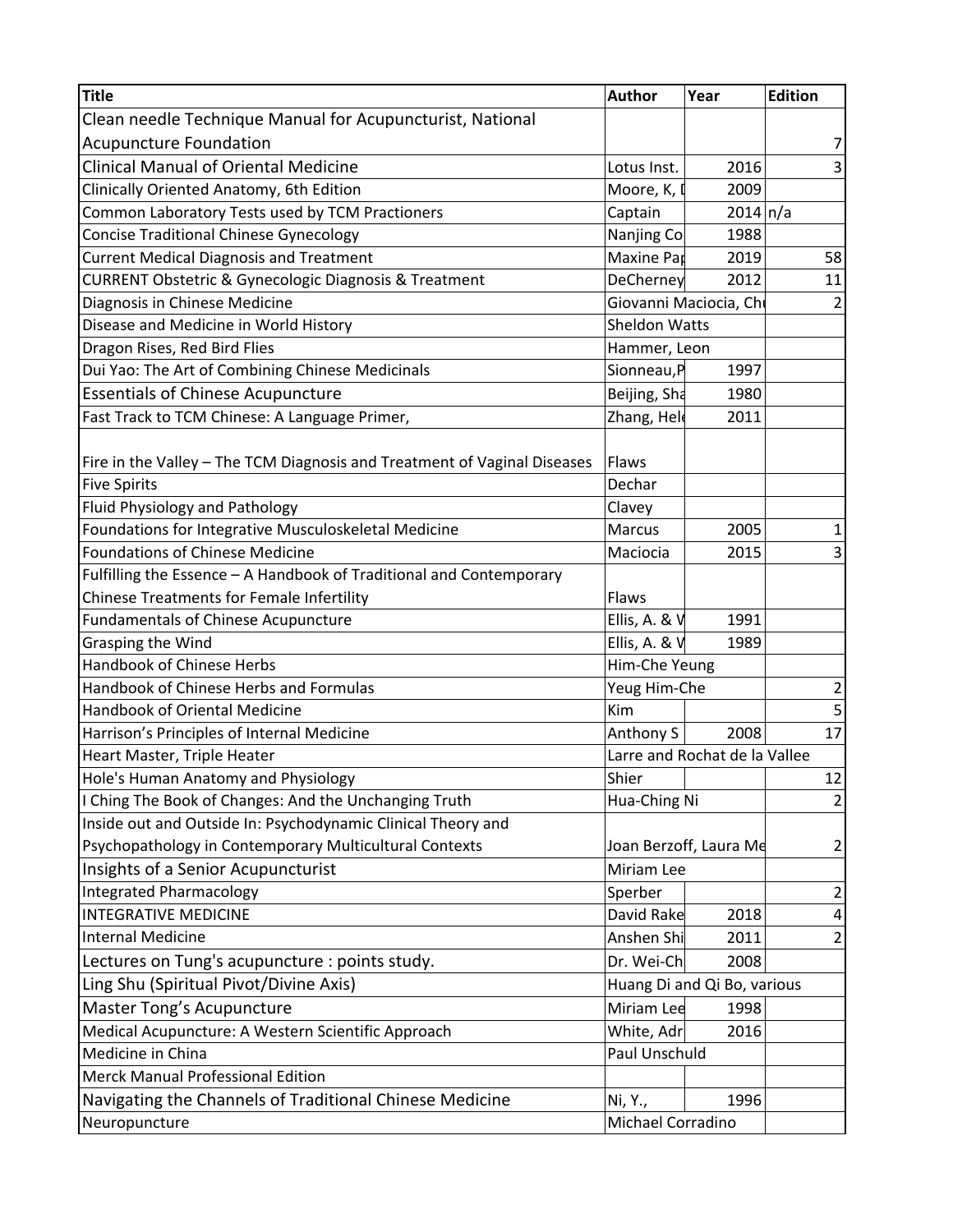| <b>Title</b>                                                          | <b>Author</b>              | Year                  | <b>Edition</b>                    |
|-----------------------------------------------------------------------|----------------------------|-----------------------|-----------------------------------|
| Nourishing Destiny                                                    | Jarrett                    |                       |                                   |
| <b>Nutrition: Concepts &amp; Controversies</b>                        | Sizer & Whitney            |                       | 12                                |
| Nutritional Sciences: from fundamentals to food                       | McGuire &                  | 2013                  | $\overline{\mathbf{3}}$           |
| <b>Obstetrics and Gynecology in Chinese Medicine</b>                  | Maciocia                   | 2011                  | $\overline{2}$                    |
| PATHOLOGY ILLUSTRATED                                                 | Peter Macf                 | 2011                  | 7                                 |
| Pathophysiology                                                       | Porth                      |                       | 4                                 |
| Pelvic Pain Explained                                                 |                            | Stephanie Prendergast |                                   |
| <b>Physiology Coloring Book</b>                                       | Kapit                      |                       | $\overline{2}$                    |
| <b>Power of Natural Healing</b>                                       | Ni, Hua-Ching              |                       |                                   |
| Practical Diagnosis in Traditional Chinese Medicine                   | Deng, Tieta                | 1999                  |                                   |
| Practical Dictionary of Chinese Medicine                              | Wiseman, I                 | 1998                  |                                   |
| <b>Pulse Diagnosis</b>                                                | Li Shi Zhen                |                       |                                   |
| Robbins BASIC PATHOLOGY                                               |                            | Abbas, Kumar, Fausto, | 8                                 |
| Robbins Pathologic Basis of Disease                                   | Cotran/Kumar/Collins       |                       | 6                                 |
| Rooted in Spirit                                                      | Larre                      |                       |                                   |
| <b>Scalp Acupuncture and Clinical Cases</b>                           | Jiao Shunfa                | 1997                  |                                   |
| Self-Healing Qigong Meditation DVD                                    | Mao Shing Ni               |                       |                                   |
| Shang Han Lun: On Cold Damage, Translation & Commentaries             | Zhang Zhor                 | 1999                  |                                   |
| <b>Statements of Fact in TCM</b>                                      | Flaws                      |                       | 2                                 |
| Step-Up to Medicine                                                   | Agabegi                    |                       | 4                                 |
| Strength From Movement: Mastering Chi                                 | Ni, Hua-Ching              |                       |                                   |
|                                                                       |                            |                       |                                   |
| Student Manual of the Fundamentals of Traditional Oriental Medicine   | Tyme                       |                       | 4                                 |
| Tai Chi for a Health Body, Mind & Spirit                              | Mao Ching                  | 2011                  |                                   |
| Tai Chi for a Healthy Body, Mind, & Spirit                            | by Ni/Miller               |                       |                                   |
| Tao: the subtle universal law and the integral way of life            | Ni, Hua-Ching              |                       |                                   |
| Tao Te Ching                                                          | Lao Tzu, tra               | 2001                  |                                   |
| The Acupuncture Handbook of Sports Injuries and Pain: A Four Step     |                            |                       |                                   |
| Approach to Treatment                                                 | <b>Whitfield Reeves</b>    |                       |                                   |
| The Anatomy Coloring Book                                             | Kapit                      | 2013                  |                                   |
| The Art of Acupuncture Techniques, North Atlantic Books               | Robert Johns               |                       |                                   |
| The Boy Who Was Raised as a Dog: and Other Stories from a Child       |                            |                       |                                   |
| Psychiatrist's Notebook: What Traumatized Children Can Teach Us about |                            |                       |                                   |
| Loss, Love, and Healing                                               |                            |                       | Perry, Bruce Duncan, and Maia Sza |
| The Channels of Acupuncture: Clinical Use of the Secondary            |                            |                       |                                   |
| <b>Channels and Eight Extraordinary Vessels</b>                       | Maciocia, G                | 2006                  |                                   |
| The Clinical Practice of Chinese Medicine                             | Jarrett, Lon               | 2003                  |                                   |
| The complete works of Lao Tzu: Tao teh ching and Hua hu ching         | Laozi, trans Ni, Hua Ching |                       |                                   |
| The Eight Treasures : energy enhancement exercise (book)              | Ni, Maoshing.              |                       |                                   |
| The Essential Book of TCM                                             | Liu YanChi                 |                       |                                   |
| The Extremities                                                       | Warfel                     | 1985                  | 5                                 |
| The Five Elements and the Officials, Volume III                       | J.R. Worsley               |                       |                                   |
| The Greatest Benefit to Mankind                                       | Roy Porter                 |                       |                                   |
| The Head, Neck, and Trunk                                             | Warfel                     | 1978                  | 4                                 |
| The Practice of Chinese Medicine                                      | Maciocia                   |                       | $\overline{2}$                    |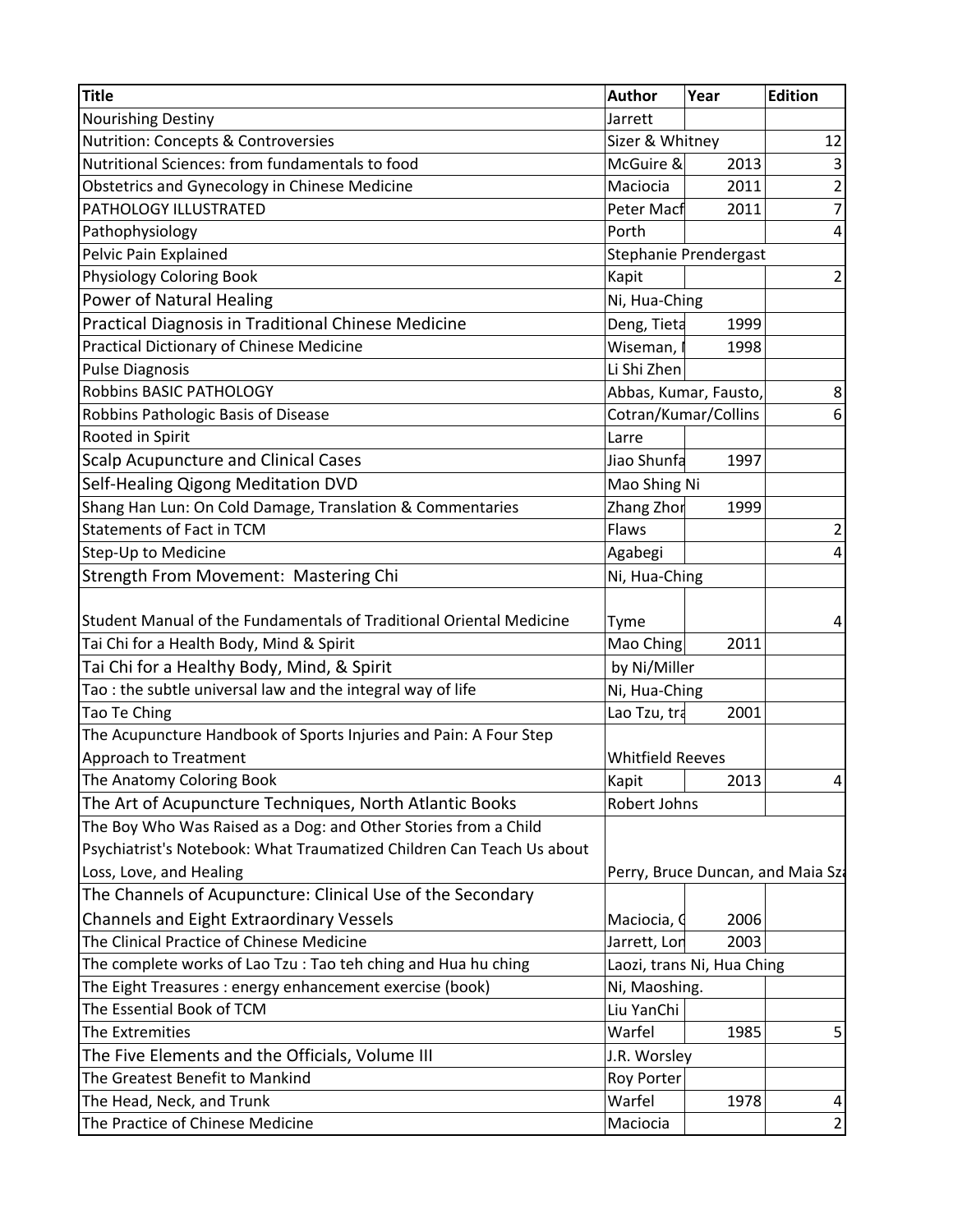| <b>Title</b>                                                             | <b>Author</b>                     | Year                             | <b>Edition</b> |
|--------------------------------------------------------------------------|-----------------------------------|----------------------------------|----------------|
| The Secret Treatise of the Spiritual Orchid                              | Larre and R                       | 2003                             |                |
| The Tao of Pooh                                                          | Benjamin Hoff                     |                                  |                |
| The Way to Locate Acupoints                                              | Yang, J.,                         | 2011                             |                |
| The Web that Has no Weaver                                               | <b>Ted Kaptchuk</b>               |                                  | $\mathbf 2$    |
| The Yellow Emperor's Classic of Medicine: A New Translation of the       |                                   |                                  |                |
| Neijing Suwen with Commentary                                            | Maoshing I                        | 1995                             |                |
| Tongue Diagnosis in Chinese Medicine                                     | Giovanni M                        | 1995 rev                         |                |
| Traditional Acupuncture: The Law of the Five Elements                    | Connelly                          |                                  |                |
| Traditional Diagnosis, Vol II                                            | J.R. Worsley,                     |                                  | $\overline{c}$ |
| Trail Guide to the Body                                                  | Biel, A.                          |                                  | 4              |
| Treatment of Infertility with Chinese Medicine                           | Lyttleton                         |                                  |                |
| Chinese Tuina (massage)                                                  | Hong-zhu J                        | 2011                             |                |
| <b>Understanding Nutrition</b>                                           |                                   | Ellie Whitney and Shar           | 14             |
| Warm Disease Theory: Wen Bing Xue                                        | Jian-Min W                        | 2003                             |                |
| Warm Pathogen Diseases                                                   | Liu Guohui                        | 2005                             |                |
| Western Physical Exam Skills for Practitioners of Asian Medicine         | Robinson                          | 2009                             | $\mathbf{1}$   |
| Workbook for spiritual develolpment                                      | Ni, Hua-Ching                     |                                  |                |
| Zhuangzi: The Essential Writings, With Selections from Traditional       |                                   |                                  |                |
| Commentaries                                                             | Brook Ziporyn                     |                                  |                |
| Healing With Whole Foods                                                 | Pitchford, I                      | 2003                             |                |
| <b>Chinese Nutrition Therapy</b>                                         | Liu, J., Peck                     | 1995                             |                |
| Dr. Mao's Secrets of Longevity Cookbook: Eating for Health, Happiness,   |                                   |                                  |                |
| and Long Life                                                            | M. Ni.                            | 2013                             |                |
| Outline Guide to Chinese Herbal Patent Medicines in Pill form            | Margaret A. Naeser                |                                  |                |
| <b>Chinese Herbal Patent Medicines</b>                                   |                                   | Will Maclean with Kathryn Tayler |                |
| Clinician's Guide to using Granule Extracts                              | <b>Eric Brand</b>                 |                                  |                |
| Chinese Herbal Patent Formulas The Clinical Desk Reference               | Jake Paul Fralkin                 |                                  |                |
| 8 Treasures Book & Video                                                 | Maoshing Ni                       |                                  |                |
| <b>Orthopedic Physical Assessment</b>                                    | Saunders                          | 2014 6th                         |                |
| Introduction to Public Health                                            | Schneider,                        | 2000                             |                |
| <b>Clinically Oriented Anatomy</b>                                       | Moore                             |                                  | 6              |
| Qin Bo Wei Anthology                                                     | <b>Charles Chace</b>              |                                  |                |
| Fluid Physiology and Pathology in Traditional Chinese Medicine           | Clavey                            |                                  |                |
| Treatise on the Spleen and Stomach                                       | Li Dong Yua                       | 1993                             |                |
| The Organ Systems of traditional Chinese Medicine                        | Ross, Jeren                       | 1985                             |                |
| Tung's Orthodox Acupuncture                                              | Palden Cars                       | 1998                             |                |
| Stick It to Me, Baby! ~ Inserting Spirit Into the Science of Infertility | Danica Thornberry                 |                                  |                |
| I Can See Clearly Now                                                    | Wayne Dyer                        |                                  |                |
| Breaking the Habit of Being Yourself or You are the Placebo              | Joe Dispenza                      |                                  |                |
| Why People Don't Heal and How They Can                                   | Carolyn Myss                      |                                  |                |
| The Telomere Effect                                                      | Elizabeth Blackburn               |                                  |                |
| Secrets of Your Cells                                                    | Sondra Barrett, PhD               |                                  |                |
| Spiritual Liberation                                                     | Michael Bernard Beckwith (also Tr |                                  |                |
| Nursing 2019 Drug Handbook                                               | Lippincott                        |                                  |                |
| Pharmacology Made Incredibly Easy                                        | Gersch                            |                                  | 4              |